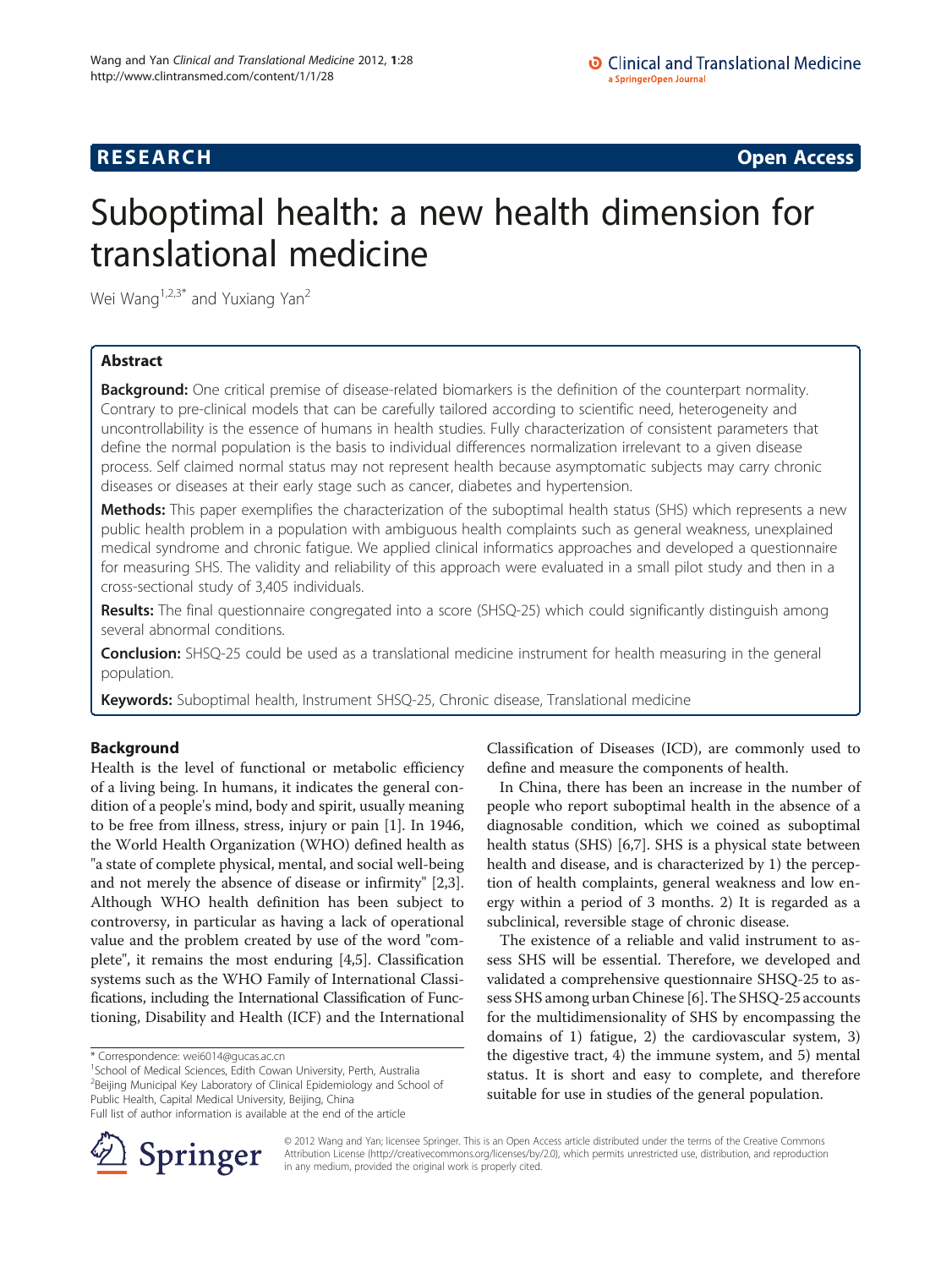Instrument: Sub-health Status Questionnaire (Additional file [1](#page-4-0): SHSQ-25) [\[6\]](#page-4-0).

An example of association study of suboptimal health status and cardiovascular risk factors in urban Chinese workers [\[7](#page-4-0)].

## Results and discussion

A cross-sectional study was conducted among workers in urban Beijing. A random third of all the 64 companies whose workers took annual physical examination for at least two consecutive years at the physical examination center of Beijing Xuanwu Hospital, Capital Medical University were selected for cluster sampling. Participants had to meet the following inclusion criteria: (1) no history of somatic or psychiatric abnormalities, as confirmed by their medical records, (2) age from 20 through 60 years; and (3) no history of medication consumption in the previous 2 weeks. All participants attended a standardized examination protocol in Beijing Xuanwu Hospital, including medical history, physical examination, blood hematology and biochemistry analysis, rest electrocardiography, and abdominal ultrasonography. We excluded individuals who met the diagnostic criteria of specific disease concerning cardiovascular system, respiratory system, genitourinary system, digestive system, hematic system, and diabetes. Of the 4,881 workers from 64 companies, 1,476 were excluded from the study. Finally, a total of 3,405 people were investigated in this study. SHSQ-25 self-reported questionnaire was used to assess the respondents' sociodemographics and SHS. Median was used as a cut point in grouping into high versus low of two dimensions of SHS. To assure comparability of the findings, all participants were examined by the physicians who were specially trained for the study. Both the hospital and university research ethical committees approved the study, and written informed consents were obtained from all participants.

SHS was measured by the suboptimal health questionnaire (SHSQ-25) including 5 domains of 25 items [\[6](#page-4-0)]. Each subject was asked to rate a specific statement on a five-point Likert-type scale, based on how often they suffered various specific complaints in the preceding 3 months: (1) never or almost never, (2) occasionally, (3) often, (4) very often, and (5) always. The raw scores of 1 to 5 on the questionnaire were recoded as 0 to 4. SHS scores were calculated for each respondent by summing the ratings for the 25 items. The Cronbach's α coefficient of the SHSQ-25 was 0.91, indicating good internal consistency.

We included classical risk factors, i.e., blood pressure, glucose, lipid levels, cortisol, and body mass index (BMI) in our analyses. Blood pressure was measured three times consecutively after 5 minutes rest, with each participant seated and using a standard mercury sphygmomanometer.

The average of the second and third measurements was used to estimate the systolic and diastolic blood pressures. Overnight fasting blood specimens were obtained for the measurement of plasma glucose, serum lipids, and cortisol. Plasma glucose was measured using a modified hexokinase enzymatic method (Hitachi automatic clinical analyzer, model 7060, Japan). Concentrations of total cholesterol, highdensity lipoprotein (HDL) cholesterol, and triglycerides (TG) were assessed enzymatically with commercially available reagents. Lipid measurements were standardized according to the criteria of the Centers for Disease Control and Prevention-National Heart, Lung, and Blood Institute Lipid Standardization Program. Low-density lipoprotein (LDL) cholesterol was computed by the Friedewald formula using the equation  $(LDL = total cholesterol\&[HDL + TG/5])$  [\[8\]](#page-5-0). Fasting cortisol was analyzed by γ radioimmunoassay (RIA) counter (GC-911) in the Endocrinology Institute. The intra-assay and inter-assay coefficient of variations (CVs) of this assay were <5.5% and <7.5% respectively. The reference value was 50-280 ng/ml. Strict quality controls were applied throughout all these assays.

Body weight and height were measured twice during the interview. Weight was measured in light indoor clothing without shoes on electronic scales placed on a firm, level surface to the nearest 0.1 kg. Height was measured without shoes with a wall-mounted stadiometer to the nearest 0.1 cm. BMI was calculated as body weight (in kilograms) divided by height (in meters) squared.

Data on sociodemographic information and healthrelated behaviors were collected during interviews. These variables were used as confounders to control for potential confounding. Demographic variables included age, education, occupation, average monthly income, and marital status. The health-related behaviors include current smoking, alcohol use, and physical activity. Smoking status was dichotomized as current smoker (≥1 filter per day) and nonsmoker. Physical activity was assessed by asking to list the average hours of physical activity for each day of the week prior to the questionnaire.

Our analysis was restricted to 3,019 individuals who had completed the questionnaire and laboratory results. Their mean age was 40.6 years (SD 13.4) and 48.6% were women. The participants were divided into two groups by the median SHS score of 44: high SHS score group (SHS score ≥44) and low SHS score group (SHS <44). The mean SHS score among the SHS group was 55.73 ± 9.58 and 35.02 ± 6.51 among the control group, respectively. Table [1](#page-2-0) presents the proportion of white collar workers and those with university/college degree among the high score group was significantly higher than that among the low-score group ( $P < 0.001$ ). Gender and age distribution were also different between the two groups  $(P < 0.001)$ . Since over half of the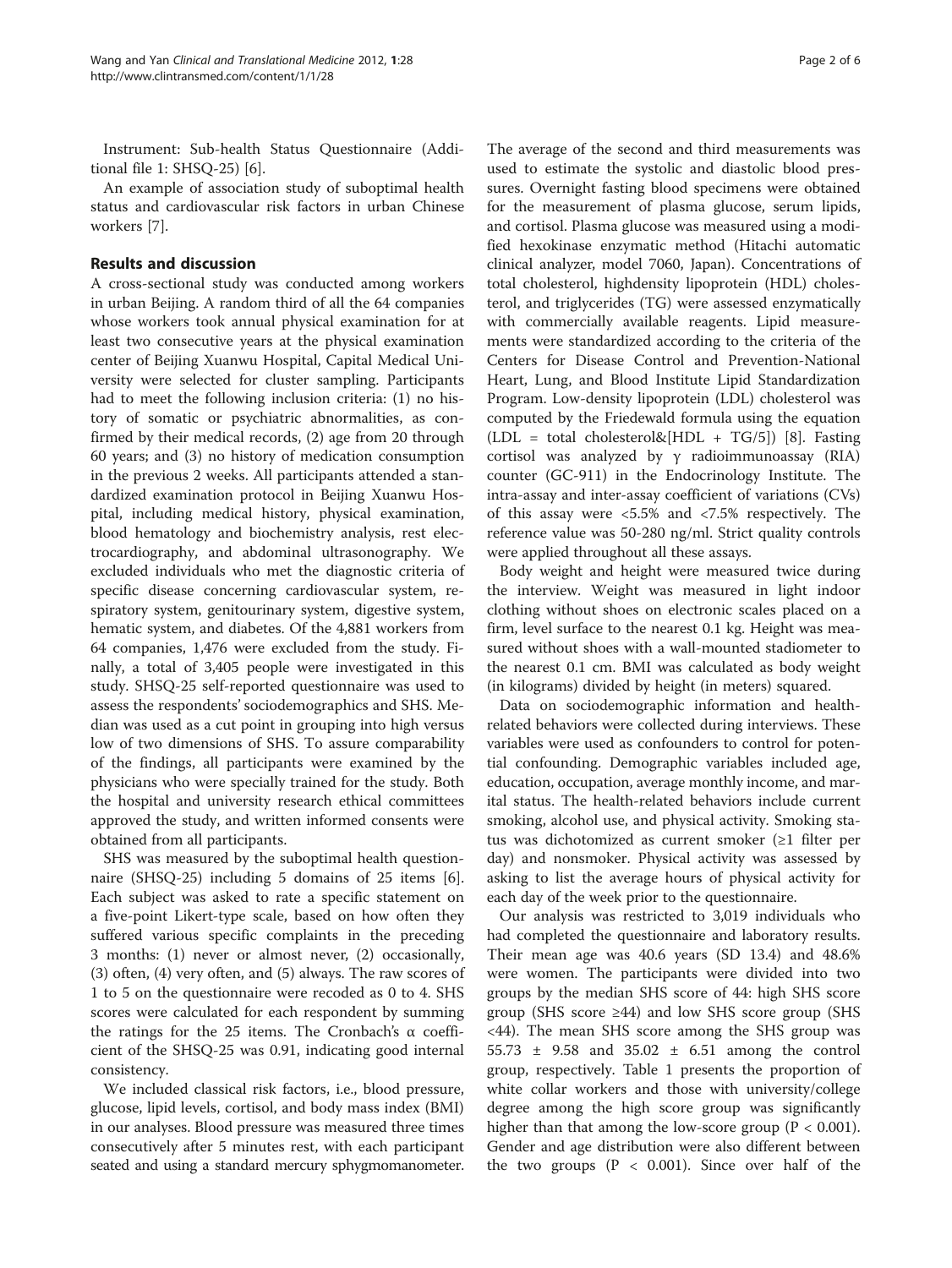## <span id="page-2-0"></span>Table 1 Characteristics of study sample

| <b>Variables</b>                    | SHS sore $\geq$ 44<br>n (%) | SHS sore $< 44$<br>n (%) | $\chi^2$ | P       |
|-------------------------------------|-----------------------------|--------------------------|----------|---------|
| Gender                              |                             |                          |          |         |
| Female                              | 806 (52.10)                 | 660 (44.84)              | 15.933   | < 0.001 |
| Male                                | 741 (47.90)                 | 812 (55.16)              |          |         |
| Age                                 |                             |                          |          |         |
| 20-30 years                         | 167 (10.80)                 | 376 (25.54)              | 128.978  | < 0.001 |
| 31-40 years                         | 606 (39.17)                 | 575 (39.06)              |          |         |
| 41-50 years                         | 559 (36.13)                 | 380 (25.82)              |          |         |
| 51-60 years                         | 215 (13.90)                 | 141 (9.58)               |          |         |
| Highest education level             |                             |                          |          |         |
| Compulsory school (through grade 9) | 72 (4.65)                   | 171 (11.62)              | 185.420  | < 0.001 |
| High school graduation              | 213 (13.77)                 | 432 (29.35)              |          |         |
| University/college degree           | 1262 (81.58)                | 869 (59.04)              |          |         |
| Occupation                          |                             |                          |          |         |
| White-collar worker                 | 1431 (92.50)                | 986 (66.98)              | 307.665  | < 0.001 |
| Blue-collar worker                  | 116 (7.50)                  | 486 (33.02)              |          |         |
| Monthly income (RMB)                |                             |                          |          |         |
| $<$ 2000                            | 324 (20.94)                 | 316 (21.47)              | 3.852    | 0.146   |
| 2001-5000                           | 1012 (65.42)                | 990 (67.26)              |          |         |
| ≥5000                               | 211 (13.64)                 | 166 (11.28)              |          |         |
| Marital status                      |                             |                          |          |         |
| Single or divorced                  | 196 (12.67)                 | 168 (11.41)              | 1.123    | 0.289   |
| Married                             | 1351 (87.33)                | 1304 (88.59)             |          |         |
| Current smoking                     |                             |                          |          |         |
| Yes                                 | 476 (30.77)                 | 187 (12.70)              | 143.638  | < 0.001 |
| No                                  | 1071 (69.23)                | 1285 (87.30)             |          |         |
| Alcohol use                         |                             |                          |          |         |
| Every day                           | 72 (4.65)                   | 54 (3.67)                | 2.309    | 0.511   |
| $3-4 \times a$ week                 | 351 (22.69)                 | 348 (23.64)              |          |         |
| $1-2 \times a$ week                 | 988 (63.87)                 | 948 (64.40)              |          |         |
| Never                               | 136 (8.79)                  | 122 (8.29)               |          |         |
| Physical activity                   |                             |                          |          |         |
| $\geq$ 5 hours                      | 44 (2.84)                   | 47 (3.19)                | 31.772   | < 0.001 |
| 3-4 hours                           | 341 (22.04)                 | 437 (29.69)              |          |         |
| 1-2 hours                           | 641 (41.44)                 | 486 (33.02)              |          |         |
| $<$ 1 hours                         | 521 (33.68)                 | 502 (34.10)              |          |         |

individuals aged over 50 years were excluded because of the results of their general medical examination, the number of this age group was significantly lower than the younger age groups. SHS was correlated with current smoking and physical inactivity ( $P < 0.001$ ), whereas monthly income, marital status, and alcohol use were not different between groups.

Overall, the participants who gave higher SHS score also had a higher risk of cardiovascular disease than

those with lower scores (Table [2](#page-3-0)). Compared to the lowscore group, systolic and diastolic blood pressure, plasma glucose, total cholesterol, triglyceride levels, and BMI were significantly higher among the high score group (P < 0.001). Meanwhile HDL cholesterol levels were higher in low-score group than in high-score group  $(P > 0.05)$ . Serum cortisol level was much higher among the high-score group than that among the low-score group (204.31 versus 161.33 ng/ml, P < 0.001). The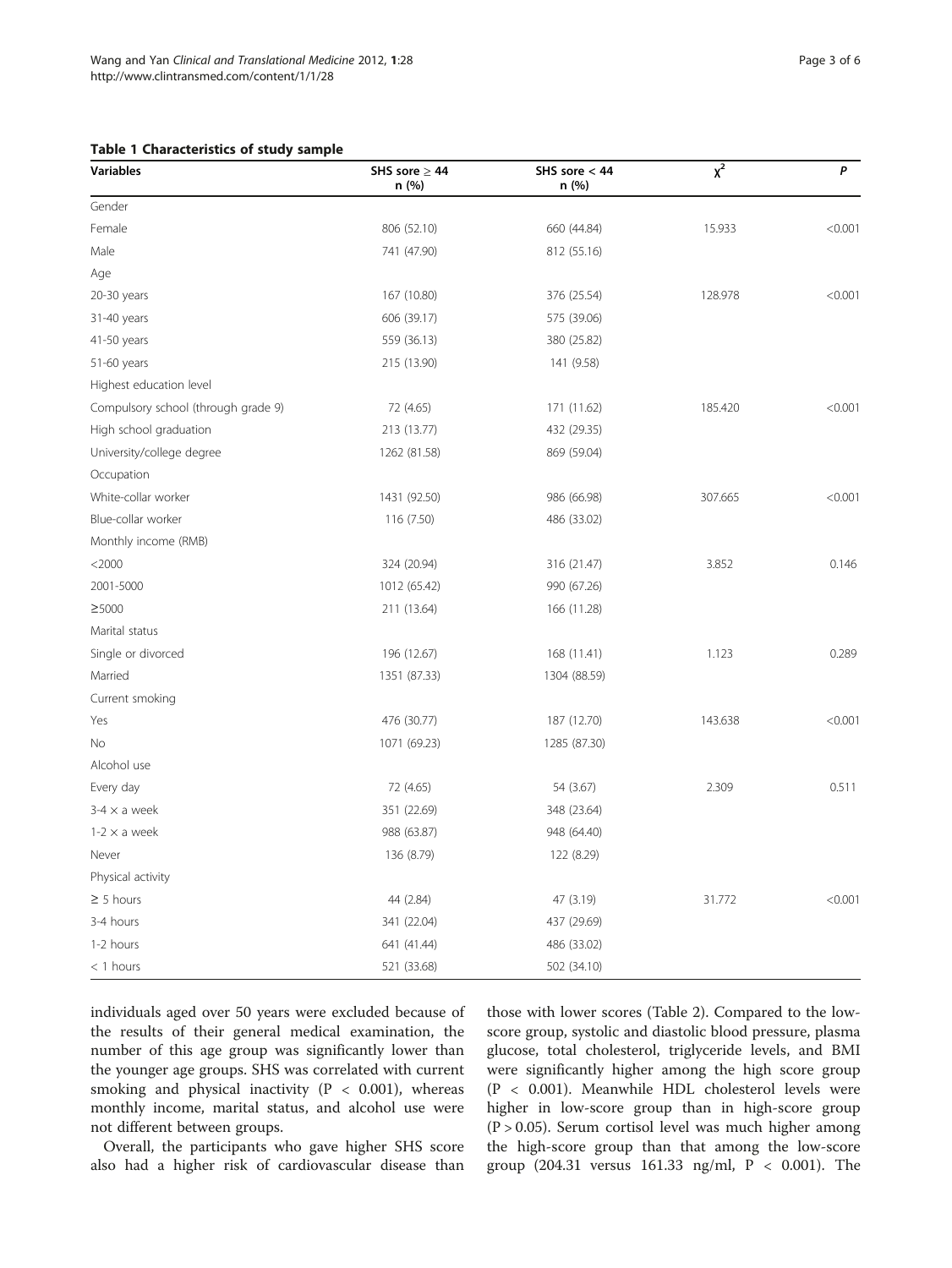<span id="page-3-0"></span>Table 2 Comparision of the cardiovascular risk factors between high and low SHS score group

|                 | SHS score high<br>Mean + Std. | <b>SHS</b> score low<br>Mean + Std. | t        | Ρ<br>value <sup>a</sup> |
|-----------------|-------------------------------|-------------------------------------|----------|-------------------------|
| SBP (mmHg)      | $119.43 \pm 13.27$            | $115.31 \pm 13.19$                  | 8.573    | < 0.001                 |
| DBP (mmHg)      | $77.57 \pm 7.38$              | $75.38 + 7.89$                      | 7.880    | < 0.001                 |
| GLU (mmol/L)    | $5.23 \pm 0.57$               | $5.17 + 0.55$                       | 2.941    | < 0.001                 |
| TCH (mmol/L)    | $4.48 \pm 0.76$               | $4.32 + 0.78$                       | 5.708    | < 0.001                 |
| TG (mmol/L)     | $1.17 \pm 0.58$               | $1.08 \pm 0.46$                     | 4.709    | < 0.001                 |
| HDLC (mmol/L)   | $1.32 \pm 0.32$               | $1.36 \pm 0.36$                     | $-3.230$ | < 0.001                 |
| LDLC (mmol/L)   | $2.82 \pm 0.70$               | $2.78 \pm 0.71$                     | 1.558    | 0.119                   |
| COR (ng/ml)     | $204.31 \pm 40.06$            | $161.33 + 27.83$                    | 34.076   | < 0.001                 |
| BMI ( $kg/m2$ ) | $23.24 \pm 3.76$              | $22.01 \pm 3.52$                    | 9.268    | < 0.001                 |

SBP, systolic blood pressure; DBP, diastolic blood pressure; GLU, plasma glucose; TCH, total cholesterol; TG, triglyceride; HDLC, high-density lipoprotein cholesterol; LDLC, low-density lipoprotein cholesterol; COR, serum cortisol.

ranges of cortisol in high-score and low-score group were 122.64-324.17 and 107.12-221.59 ng/ml, respectively. A significant linear correlation between SHS sore and serum cortisol was evident ( $r = 0.381$ ,  $P < 0.001$ ).

We further used linear two-level model to analyze the association of SHS with the cardiovascular risk factors, with participants' characteristics showing difference between the high and low SHS score groups as controlling variables and sex as a stratifying variable. In the models, SHS score was treated as a continuous variable.

After adjusted for age, education background, occupation, smoking, and physical activity, the diastolic blood pressure, plasma glucose, total cholesterol, and serum cortisol were found to significantly predict SHS score (P < 0.05) among man (Table 3). HDL cholesterol level was negatively and significantly associated with SHS score ( $P < 0.05$ ). In the fully adjusted multilevel analysis, no significant association was observed between triglyceride, LDL cholesterol, BMI, and SHS score  $(P > 0.05)$ .

Table 3 Multilevel estimates for SHS score in relation to cardiovascular risk factors among male participants

|                                           | Estimate (b)  | <b>SE</b>     | P value |
|-------------------------------------------|---------------|---------------|---------|
| Systolic blood pressure                   | 0.601         | 0.211         | 0.004   |
| Diastolic blood pressure                  | 0.486         | 0.230         | 0.035   |
| Plasma glucose                            | 0.636         | 0.302         | 0.035   |
| Total cholesterol                         | 1.003         | 0.333         | 0.003   |
| Triglyceride                              | 0.477         | 0.293         | 0.104   |
| HDI cholesterol                           | $-0.986$      | 0.400         | 0.014   |
| <b>IDI</b> cholesterol                    | 0.160         | 0.116         | 0.168   |
| Serum cortisol                            | 0.231         | 0.004         | < 0.001 |
| Body mass index                           | 0.180         | 0.214         | 0.400   |
| Level 2 (person) intercept variance (SE)  |               | 6.903 (1.369) |         |
| Level 2 (company) intercept variance (SE) | 3.418 (1.192) |               |         |

As the major risk factors for most chronic diseases, smoking and lack of physical activity also significantly associated with SHS score among men ( $P < 0.05$ ).

The results of parameter estimates and standard errors from the two-level model among women were similar to those among men, with the exception of plasma glucose and HDL cholesterol (Table 4). After adjusted for age, education background, occupation, smoking, and physical activity, the diastolic blood pressure, total cholesterol, triglyceride, HDL cholesterol, and serum cortisol were found to significantly predict SHS score among woman (P < 0.05). No significant association was observed between plasma glucose, LDL cholesterol, BMI, and SHS score ( $P > 0.05$ ). Smoking and lack of physical activity also significantly associated with SHS score among women ( $P < 0.05$ ).

We got similar results when we analyzed the relationship between total sore of 5 questionnaire items about cardiovascular domain and cardiovascular risks among man and woman.

With SHSQ-25, a large cross-sectional study was carried out to address the relationship of self-rated ill health with classical cardiovascular risk factors in the primary prevention of cardiovascular disease. This study is conducted in a representative sample of workers in urban Beijing. The response rate was high (88.7%), which therefore limited the potential selection bias. We found correlation between SHS and systolic blood pressure, diastolic blood pressure, plasma glucose, total cholesterol, and HDL cholesterol among men and correlation between SHS and systolic blood pressure, diastolic blood pressure, total cholesterol, triglyceride, and HDL cholesterol among women.

In our study, a newly created instrument, SHSQ-25, was used for measurement of SHS. The SHSQ-25 is a self-rated questionnaire of perceived health complaints [[6,7\]](#page-4-0). SHS is more prevalent in women than in men and

Table 4 Multilevel estimates for SHS score in relation to cardiovascular risk factors among female participants

|                                                            | Estimate (b)  | <b>SE</b> | P value |
|------------------------------------------------------------|---------------|-----------|---------|
| Systolic blood pressure                                    | 0.388         | 0.181     | 0.032   |
| Diastolic blood pressure                                   | 0.751         | 0.280     | 0.007   |
| Plasma glucose                                             | 0.151         | 0.116     | 0.193   |
| Total cholesterol                                          | 1.353         | 0.423     | 0.001   |
| Triglyceride                                               | 1.245         | 0.407     | 0.002   |
| HDI cholesterol                                            | $-1.516$      | 0.669     | 0.024   |
| <b>IDI</b> cholesterol                                     | 0.420         | 0.365     | 0.250   |
| Serum cortisol                                             | 0.225         | 0.005     | < 0.001 |
| Body mass index                                            | 0.250         | 0.197     | 0.205   |
| Level 2 (person) intercept variance (SE)                   | 4.152 (1.530) |           |         |
| Level 2 (company) intercept variance (SE)<br>2.414 (1.116) |               |           |         |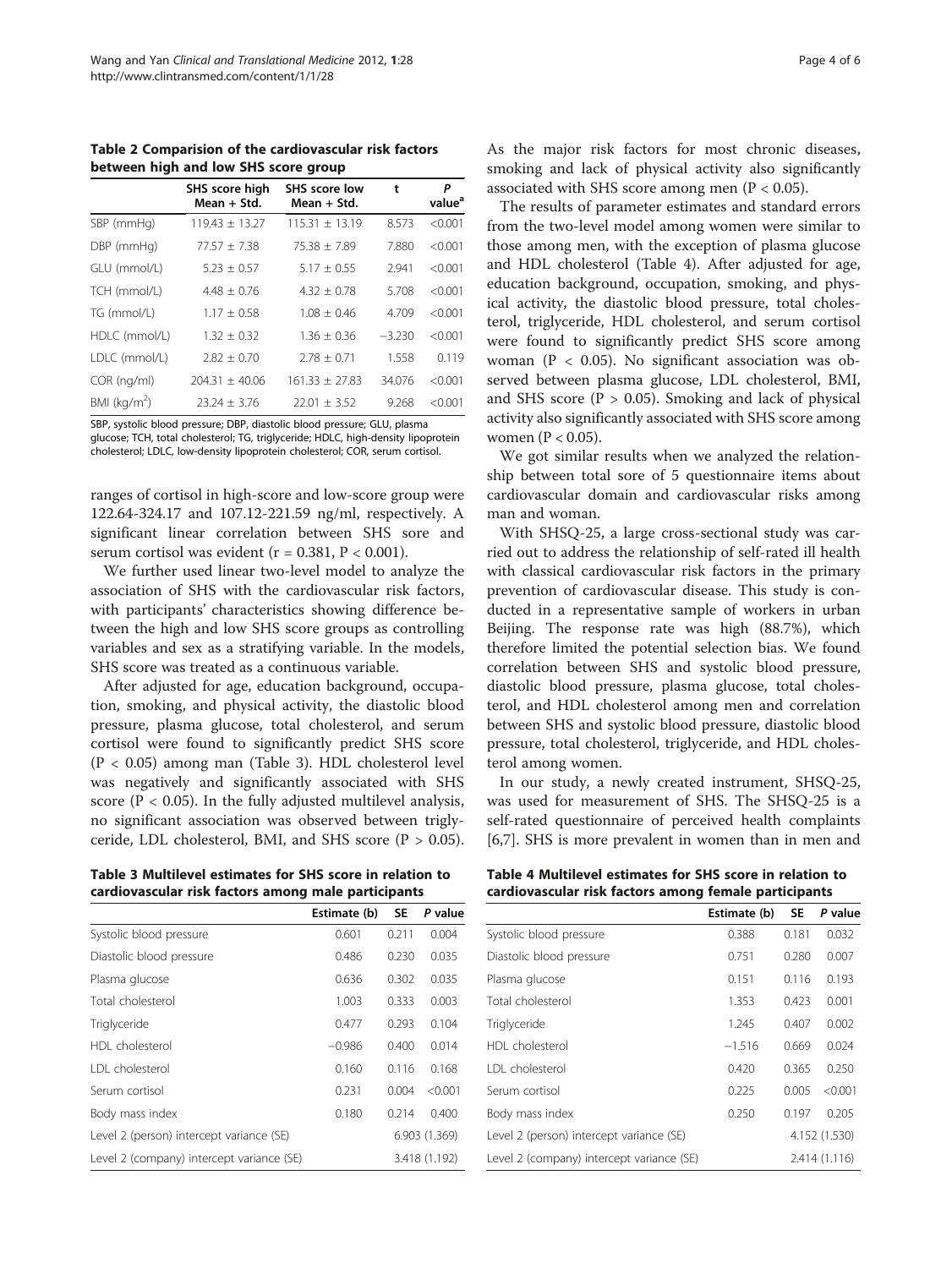<span id="page-4-0"></span>more in white-collar workers than in blue-collar workers. In addition, the prevalence of SHS increases with age. This trend is consistent with the prevalence of metabolic syndrome and cardiovascular disease in urban China. The similarity could partially be accounted by sharing common risk factors. Significant higher level of serum cortisol among high SHS score group compared to low-score group ( $t = 34.076$ ,  $P < 0.001$ ) and significant linear correlation between SHS score and serum cortisol ( $r = 0.381$ ,  $P < 0.001$ ) strengthen the evidence that stress is an important related factor for SHS. With the rapid economic progress across China, employees have been becoming more exposed to stressful situations such as excessive workload, competition, and perceived loneliness [[9](#page-5-0)].

Continuous psychosocial stress seems to be a part of the everyday life in Chinese, especially among whitecollar workers [[10](#page-5-0)]. Endocrine measures of stress and self-rated health (SRH) were also proved in a longitudinal study: poorer SRH at each point in time was associated with higher levels of serum cortisol and prolactin [[11](#page-5-0)]. SRH may capture subclinical or undiagnosed disease [[12\]](#page-5-0). In addition, the measures of perceived health modified the effects of biomedical risk factors both in the prediction of myocardial infarction and stroke [[13,14\]](#page-5-0). A possible pathway for observed effects is that SRH reflects the presence or absence of psychosocial risk factors or resources [\[12](#page-5-0)]. Psychological stress can affect health not only directly through neuroendocrine responses, but also indirectly through changes in health behaviors [\[13](#page-5-0)]. Current smoking was significantly more common in individuals giving higher SHS score. They also reported significantly less physical activity.

In China, chronic noncommunicable diseases accounts for about 80% of deaths and 70% of disability-adjusted life-years [[15,16\]](#page-5-0). As a developing country with huge population, it is imperative that an economical and valid instrument is developed for screening major chronic diseases. The SHSQ-25 is short and easy to be completed, and therefore, suitable for use in general population and primary care service [6,7]. In many developed counties, much attention has been paid on perceived poor health "somatization" and "medically unexplained symptoms" in community and primary care system [[17,18\]](#page-5-0). Somatic symptom is one of the main reasons for patients seeking health care [[19](#page-5-0),[20](#page-5-0)]. SHS cannot be fully understood from the conventional disease-oriented biomedical point of view. Instead, it requires a holistic biopsychosocial perspective in which complaints are viewed as the result of complex interactions of physiology, psychology, and social environment. Primary care providers must be able to detect and manage SHS. The SHSQ-25 is a valid instrument for such purpose.

Effective intervention on SHS may be a cost-effective way for preventing chronic diseases. One critical premise of disease-related biomarkers (genomics, proteomics, glycomics and metabolomics) is also the key for the early diagnosis and prevention and management of suboptimal health [\[21,22\]](#page-5-0).

## Conclusion

The final questionnaire congregated into a score (SHSQ-25) which could significantly distinguish among several abnormal conditions and could be used as a translational medicine instrument for health measuring in the general population.

## Additional file

#### [Additional file 1:](http://www.biomedcentral.com/content/supplementary/2001-1326-1-28-S1.docx) Sub-health Status Questionnaire.

#### Competing interests

The authors declare that they have no competing interests.

#### Authors' contributions

All of the authors helped with the design of the study, and as well as the analysis or interpretation of the data. All authors assisted in either drafting the manuscript or revising it. All authors read and approved the final manuscript.

#### Acknowledgements

This study was funded by the National Science and Technology Support Program (2012BAI37B03), the National Science Foundation (81102208) and National Science & Technology Major Special Project on Major New Drug Innovation (2010ZX09401).

#### Author details

<sup>1</sup>School of Medical Sciences, Edith Cowan University, Perth, Australia. <sup>2</sup>Beijing Municipal Key Laboratory of Clinical Epidemiology and School of Public Health, Capital Medical University, Beijing, China. <sup>3</sup>Graduate School of the Chinese Academy of Sciences, Beijing, China.

#### Received: 16 August 2012 Accepted: 14 September 2012 Published: 14 November 2012

#### References

- Health: Merriam-Webster: Dictionary; 2012. [http://www.merriamwebster.](http://www.merriamwebster.com/dictionary/health) [com/dictionary/health](http://www.merriamwebster.com/dictionary/health). accessed 01- August.
- 2. World Health Organization: Preamble to the Constitution of the World Health Organization as adopted by the International Health Conference. New York: Official Records of the World Health Organization, no. 2, p. 100) and entered into force on 7 April 1948; 1946. [www.who.int/bulletin/archives/80\(12\)981.](http://www.who.int/bulletin/archives/80(12)981.pdf) [pdf](http://www.who.int/bulletin/archives/80(12)981.pdf) WHO definition of Health.
- 3. World Health Organization: Constitution of the World Health Organization Basic Documents. Forty-fifthth edition; 2006. [http://www.who.int/](http://www.who.int/governance/eb/who_constitution_en.pd) [governance/eb/who\\_constitution\\_en.pd](http://www.who.int/governance/eb/who_constitution_en.pd).
- 4. Callahan D: The WHO definition of 'health'. The Hastings Center Studies 1973, 1(3).<http://www.jstor.org/pss/3527467>.
- 5. Jadad AR, O'Grady L: How should health be defined? BMJ 2008, 337:a2900. [http://www.bmj.com/cgi/content/full/337/dec10\\_1/a2900](http://www.bmj.com/cgi/content/full/337/dec10_1/a2900).
- 6. Yan YX, Liu YQ, Li M, Hu PF, Guo AM, Yang XH, Qiu JJ, Yang SS, Wang W: Development and evaluation of a questionnaire for measuring suboptimal health status in urban Chinese. J Epideml 2009, 19(6):333-341.
- 7. Yan YX, Do J, Liu YQ, Yang XH, Li M, Xia G, Wang W: Association of suboptimal health status and cardiovascular risk factors in urban Chinese workers. J Urban Health 2012, 89(2):329–338.